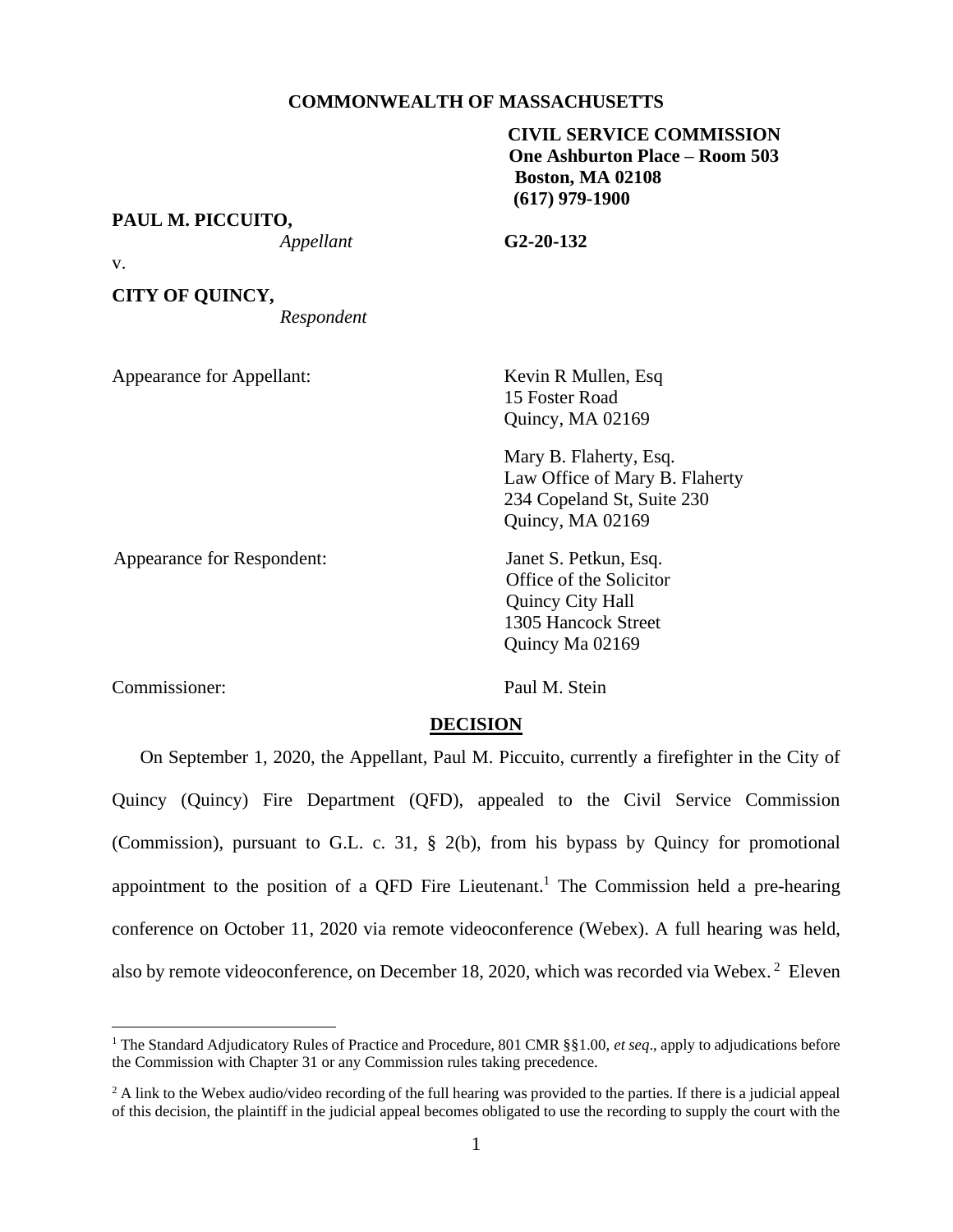(11) exhibits (*App. Exhs.1 through 6; Resp. Exhs.1 through 5)* were received in evidence. Quincy submitted one post-hearing exhibit which has been marked Resp.PHExh.6 and the Appellant submitted one post-hearing exhibit which was marked App.PHExh.7. Each party filed a Proposed Decision.

After multiple informal requests for clarification of certain medical information contained in App.PHExh.7 as well as the Appellant's related testimony on that subject, I issued a Procedural Order dated September 27, 2021, directing that the Appellant provide to the Commission, on or before October 4, 2021, such clarifying evidence or sufficient documentation showing that he had filed a duly executed form with the appropriate state agency for the release of that clarifying information. As of the date of this decision, the Commission has not received such clarifying information or documentation that the necessary forms have been filed authorizing the release of that information. As indicated in the Procedural Order, as a result of the failure to comply with the Procedural Order, the Commission is authorized to draw, and I have drawn, an adverse inference against the Appellant as more fully explained in the Decision.

For reasons stated below, the Appellant's appeal is denied.

### **FINDINGS OF FACT**

Based on the exhibits entered into evidence and the testimony of the following witnesses: *Called by the Appointing Authority*:

- Patricia McGowan, Quincy Director of Human Resources
- Joseph Jackson, OFD Fire Chief

### *Called by the Appellant:*

■ Paul M. Piccuito, QFD Firefighter, Appellant

and taking administrative notice of all matters filed in the case, pertinent law and reasonable inferences from the credible evidence, a preponderance of evidence establishes these facts:

stenographic or other written transcript of the hearing to the extent that he/she wishes to challenge the decision as unsupported by the substantial evidence, arbitrary and capricious, or an abuse of discretion.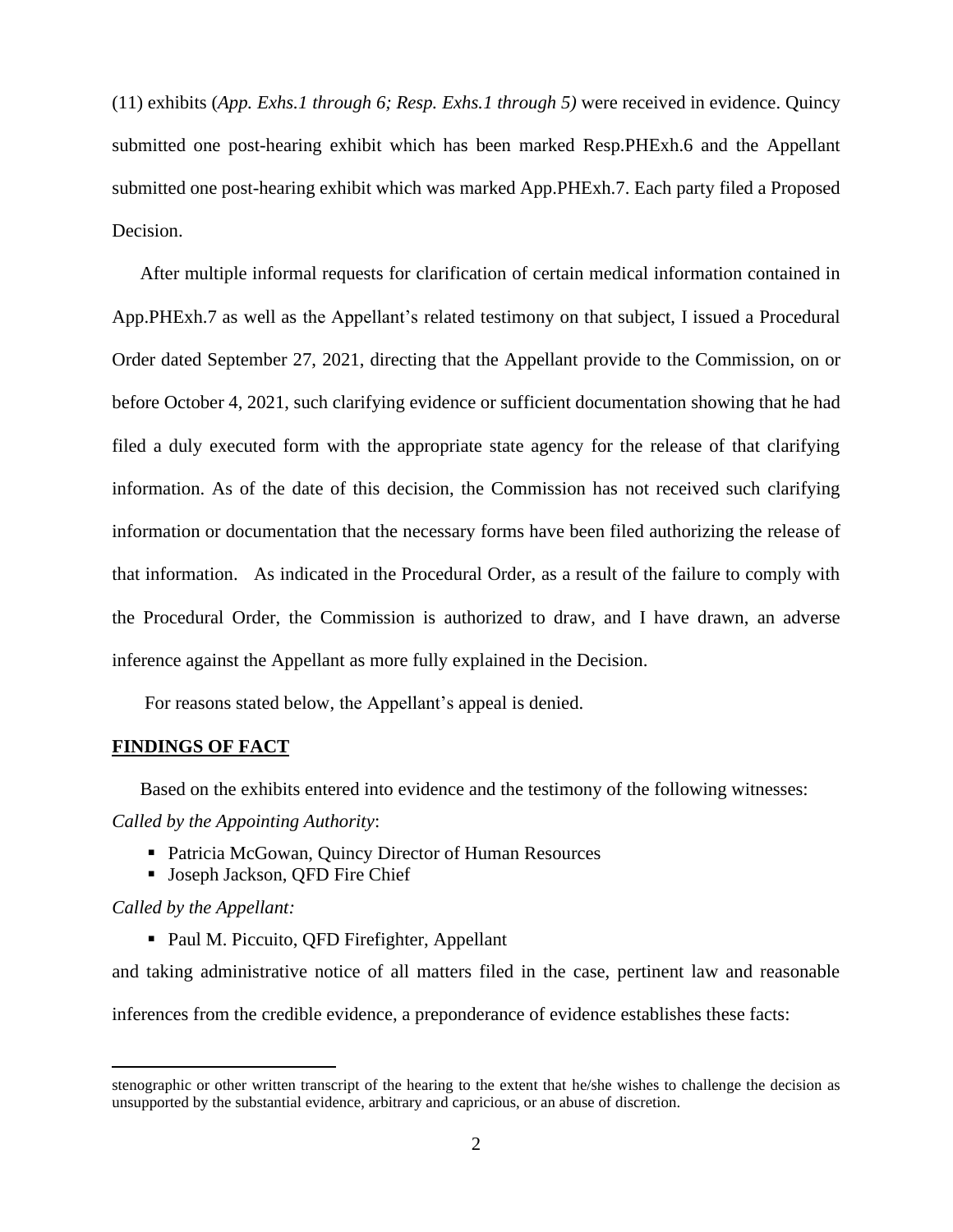1. The Appellant, Paul M. Piccuito, was appointed as a full-time permanent firefighter with the Hingham Fire Department in 2008. He transferred to the QFD in 2013 and has been employed as a QFD Firefighter since that date. (*App.Exhs.3 &.4; NEOGOV record attached to HRD letter dated 9/15/2020 to Commission; Testimony of Appellant & Chief Jackson*)

2. Firefighter Piccuito is a qualified disabled veteran, having served honorably with the United States Marine Corps from 2005 to 2006, including infantry combat while deployed to Iraq. (*App.PHExh.7; NEOGOV record attached to HRD letter dated 9/15/2020 to Commission; Testimony of Appellant*)

3. While on active duty in Iraq, the Appellant sustained injuries when his Humvee was hit by an IED (roadside bomb). The Veterans' Administration offered him opiates to control the nightmares and headaches he suffered as a result of his combat injuries. He declined to use them due to their addictive properties. (*Testimony of Appellant*)

4. On the advice of another veteran, in or before 2013, Firefighter Piccuito began to take marijuana, which successfully alleviated his nightmares and headaches. At some point, he obtained a prescription for medical marijuana and provided a copy of an annually renewable "Medical Marijuana Card" as a Registered Patient of the Medical Use of Marijuana Program of the Massachusetts Department of Public Health, showing an expiration date of January 29, 2019. (*App.PHExh.7; Testimony of Appellant*)

5. Prior to January 2018, Firefighter Piccuito had no record of discipline with the QFD. In particular, his use of medical marijuana over the years to control his symptoms never affected his on-duty responsibilities as a QFD firefighter. (*App.Exh.4; Resp.Exh.3; Testimony of Appellant, McGowan & Chief Jackson*)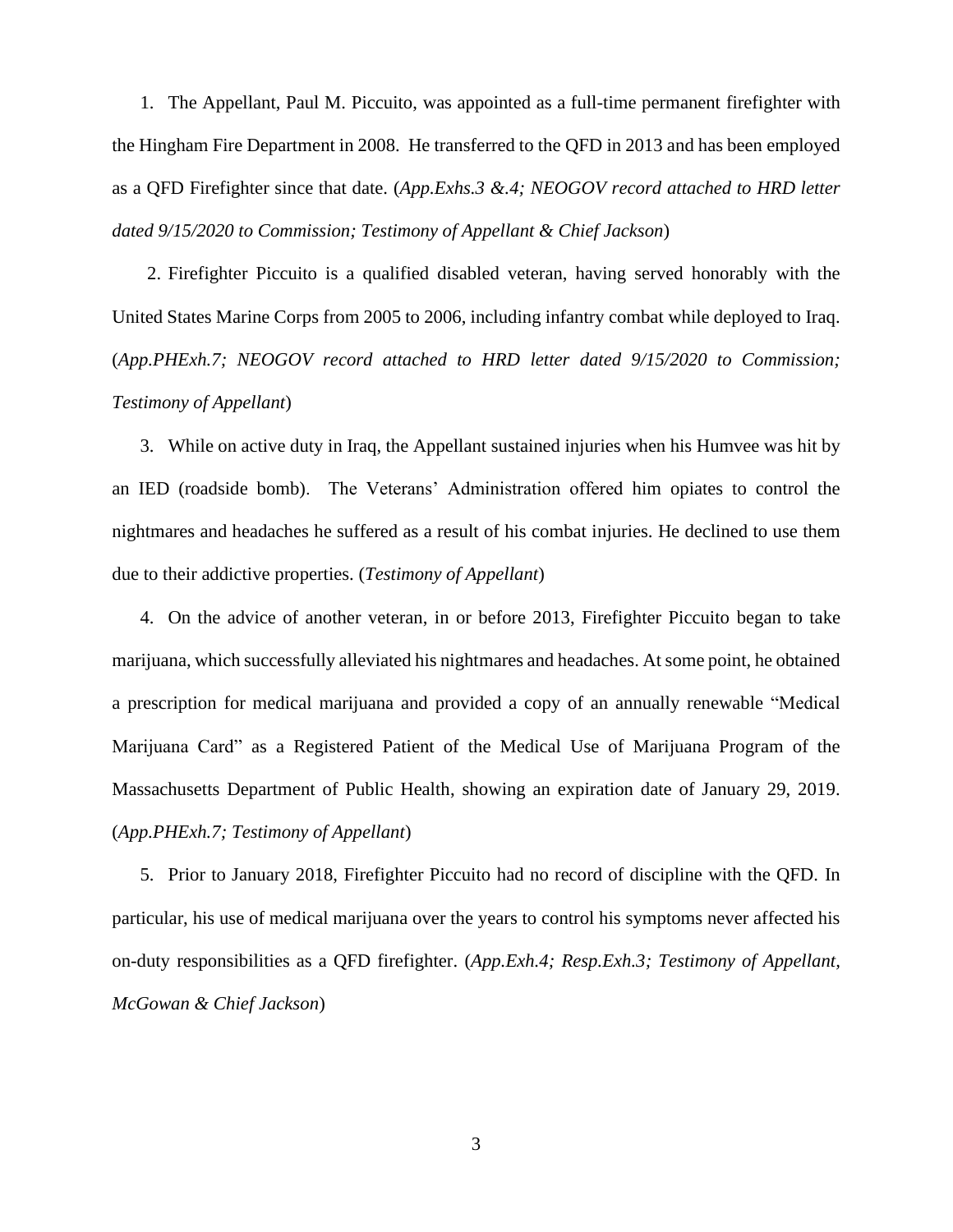#### 2018 South Carolina Arrest

6. On January 16, 2018, Firefighter Piccuito was pulled over for speeding while on a personal trip to South Carolina. He was found to be in possession of two bags containing a total of 249 grams of marijuana, approximately 9 ounces or the equivalent of about 200 "joints". Possession of that volume of marijuana was deemed a "distributable quantity" under South Carolina law. Firefighter Piccuito did not have a Medical Marijuana Card in his possession, as required by law, and he was arrested and charged with possession with intent to distribute an illegal substance. Firefighter Piccuito did not immediately notify Quincy of his arrest. (*App.Exh.1; Testimony of Appellant & Chief Jackson*) 3

7. Beginning in or around March 2018 and for months thereafter, rumors began circulating that Firefighter Piccuito had been arrested on drug charges in South Carolina and it became common knowledge in the QFD. (*Testimony of Appellant & Chief Jackson*)

8. Several months later, (then Acting) Chief Jackson asked Firefighter Piccuito directly about the South Carolina incident. Firefighter Piccuito acknowledged that it was true that he was arrested and explained that the marijuana he had with him was prescribed to him for medical use. This was the first time anyone in the QFD command staff received formal confirmation of the arrest or learned of Firefighter Piccuito's use of marijuana. (*Testimony of Appellant & Chief Jackson*) 4

9. On October 11, 2018, after consulting the Chief of Staff in the Quincy Mayor's Office, (then Acting) Fire Chief Jackson placed Firefighter Piccuito on paid administrative leave pending review of the South Carolina incident. (*App.Exh.3; Testimony of Appellant & Chief Jackson*)

<sup>3</sup> Firefighter Piccuito was also found in possession of a firearm, which he was duly licensed to carry. (*App.Exh.1; Testimony of Appellant*)

<sup>4</sup> The QFD Rules and Regulations do not cover the process to be followed when a firefighter is arrested and charged with a criminal offense. (*Testimony of Chief Jackson*)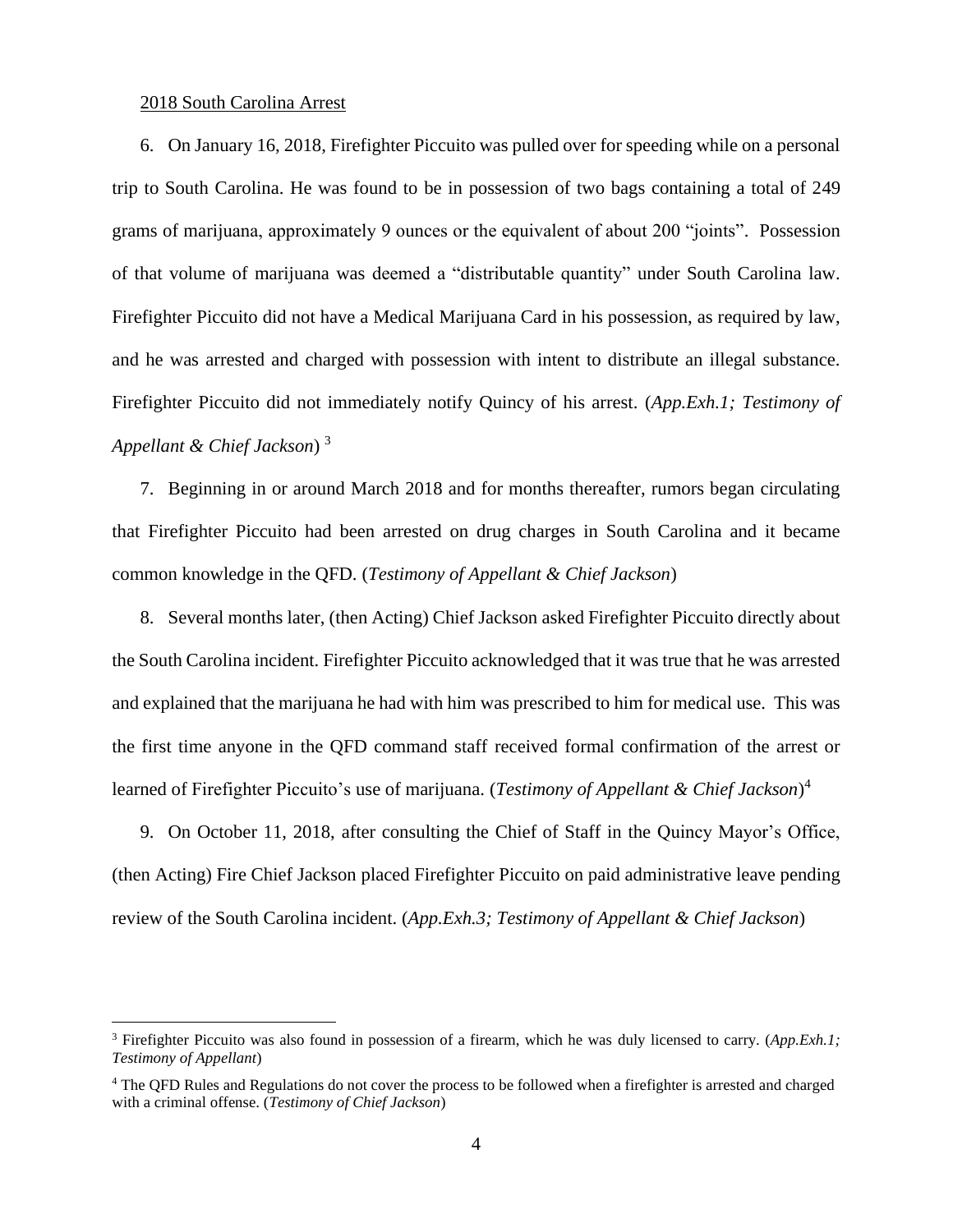10. In or about November 2018, Firefighter Piccuito informed the QFD that the marijuana charges had been reduced from an intent to distribute to a possession charge and requested that he be returned to duty. (*App.Exh.3; Testimony of Appellant*)

11. By letter dated December 4, 2018, as a condition to considering his return to duty, (then

Acting) Chief Jackson provided Firefighter Piccuito three (3) days – until December 7, 2020 – to

produce documentation that his criminal case had been resolved. (*App.Exh.3*)

12. Firefighter Piccuito contacted his South Carolina attorney who promised to send the documentation directly to the QFD, but the attorney did not do so. (*Testimony of Appellant*)

13. By letter dated December 14, 2018 from the Quincy Assistant City Solicitor, Firefighter

Piccuito was informed:

The Office of the City Solicitor has reviewed your employment status given your criminal matter in South Carolina. You recently asked to return from your paid administrative leave, which has been in place since October 11, 2018. You did not respond to Acting Chief Jackson's December 4, 2018 letter requesting documentation regarding the disposition of the case.

We are aware that your criminal case has been remanded to the Central Jury Court Magistrate Session for a guilty plea<sup>5</sup> to simple possession of marijuana with a negotiated sentence to conditional discharge. You should take steps necessary to ensure that the criminal matter is resolved no later than January 14, 2019. If the matter is not resolved, you will be placed on unpaid administrative leave until the case is concluded as you cannot return to work with a pending criminal matter."

(*App.Exh.3*)

14. By letter dated January 13, 2019, an attorney with a New Hampshire law office informed QFD Fire Chief Cadagan that Firefighter Piccuito had sought her legal advice in December "on how to proceed with obtaining an expedited resolution" of his South Carolina criminal matter because he "was given notice that the issue must be resolved quickly or he faced unpaid suspension." The attorney attempted repeatedly to contact Firefighter Piccuito's South Carolina

<sup>&</sup>lt;sup>5</sup> The letter's reference to a "guilty plea" on the marijuana charge is not accurate. The only offense to which Firefighter Piccuito admitted guilt was on December 11, 2018, for a traffic violation of speeding less than 10 miles over the limit. (*App.Exh.1; Testimony of Appellant*)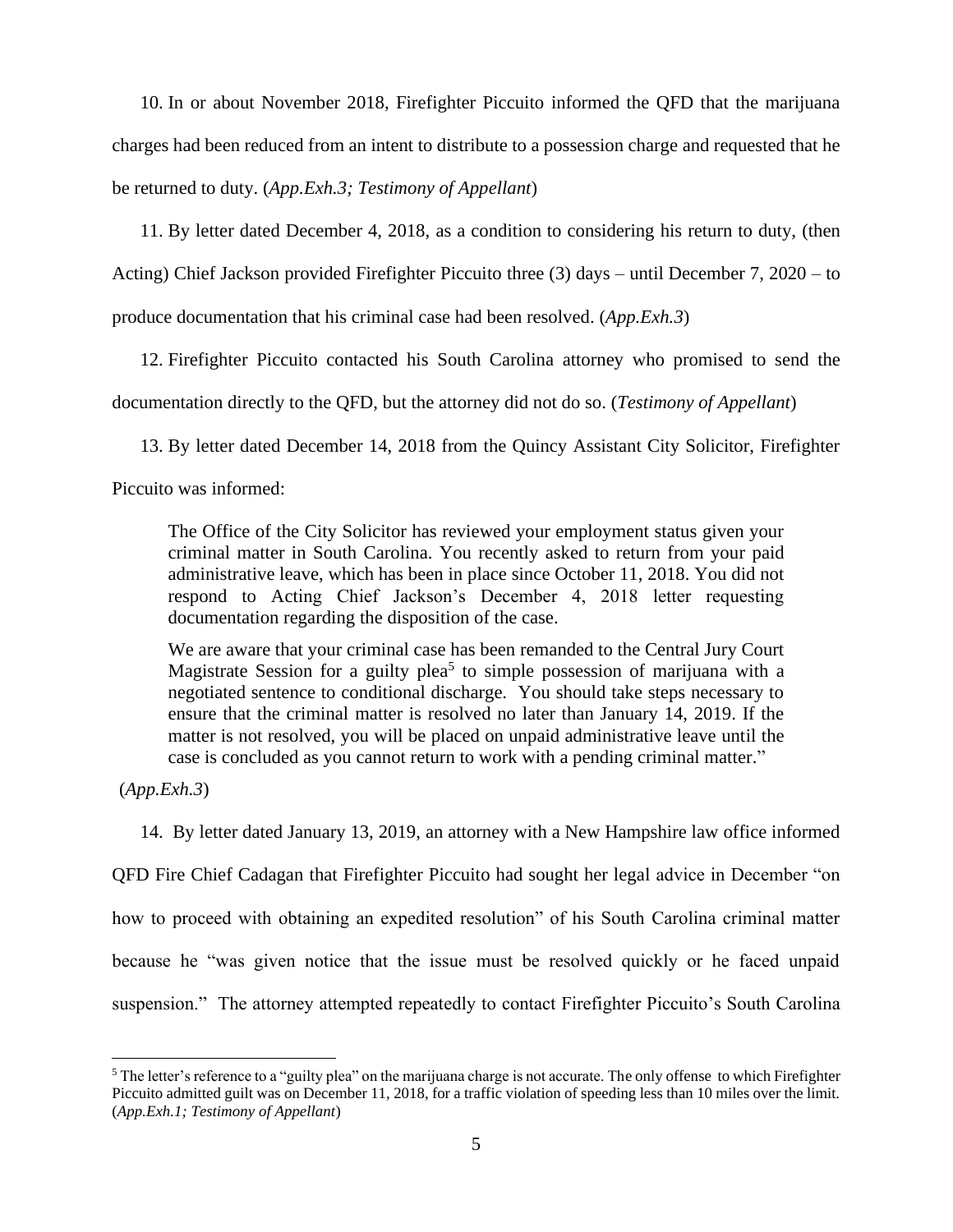attorney and, on January 10, 2019, received an email from the law office that confirmed that "the Court has agreed to reduce the charge to a misdemeanor and his attorney is actively working to resolve the charge. The wheels of justice move slowly and are outside the control of any one individual. . . . [T]he attorney is confident that the charge will be reduced to a simple possession charge – and should then result in community service or a fine." (*App.Exh.3*)

15. By memorandum dated January 24, 2019, received in the Chief's Office on January 25, 2019, Firefighter Piccuito reported that he received notice that a summons had been issued for a "remand plea" in the South Carolina criminal case on February 5, 2019, and, although he had not been in contact with the South Carolina attorney, he expected "a final disposition on that day." (*App.Exh.3*)

16. The QFD then presented Firefighter Piccuito with a "Last Chance Agreement" (LCA) and gave him a few days to sign the agreement or the City would move forward with disciplinary proceedings that could result in his termination. After consulting a private attorney, Firefighter Piccuito signed the LCA on February 8, 2019. The LCA was later endorsed on February 11, 2019 by the President of his Union (Local 792, IAAF, AFL-CIO). (*Resp.Exh.3; Testimony of Appellant & McGowan*)

17. At no time during the negotiation of the LCA did Firefighter Piccuito provide Quincy with evidence that he held a Medical Marijuana card nor did Quincy request that specific documentation from him. (Testimony of Appellant, McGowan & Chief Jackson)

18. The LCA recited that Firefighter Piccuito faced "termination" for his arrest in South Carolina for possession of marijuana with intent to distribute, noting that the charge remained outstanding, was being reduced to a possession count, and was scheduled to be resolved on February 5, 2019. Taking into account that Firefighter Piccuito had no prior record of discipline and noting his military service, Quincy agreed that, in consideration for Firefighter Piccuito's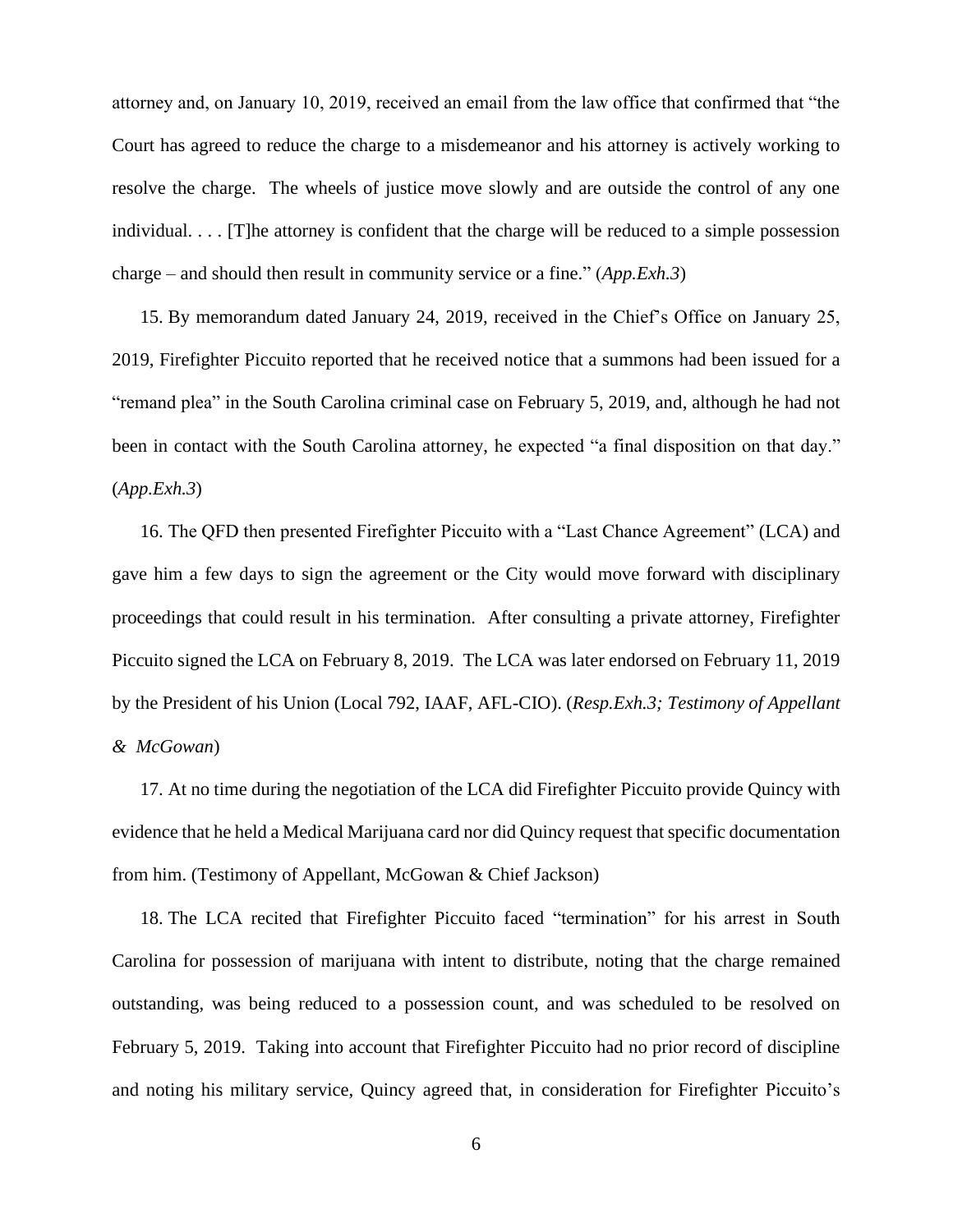acceptance of the LCA, Quincy would suspend Firefighter Piccuito for thirty (30) days, after which he would be returned to duty with the responsibility, for a period of ten (10) years, among other things, to attend bi-weekly behavioral health counseling and submit to random drug testing. (*Resp.Exh.4*)

19. Nothing in the LCA restricted or otherwise addressed whether or not Firefighter Piccuito would remain eligible for promotion. (*Resp.Exh.5*)

20. Firefighter Piccuito stopped taking marijuana and he has tested negative on all the random drug tests that he agreed to. He is otherwise in full compliance with the LCA and has no recent performance or disciplinary issues. (*Testimony of Appellant, McGowan & Chief Jackson*)

21. Neither Quincy's employment policies nor the QFD's Rules and Regulations, nor the Collective Bargaining Agreement between Quincy and the Local 792, contain a specific policy concerning the use of marijuana or other drugs, with or without a prescription, or possession of a Medical Marijuana Card. The QFD has never been faced with a situation which required discipline of any Firefighter for substance abuse, whether on-duty or off-duty. (*App.Exhs.5 & 6; Testimony of McGowan & Chief Jackson*)

22. On September 4, 2019, the South Carolina court dismissed the charge of marijuana possession. Firefighter Piccuito provided a copy of this judicial dismissal to the Quincy HR Department and also provided a copy to the QFD, which was date-stamped in the Chief's office on October 16, 2019. (*App.Exhs.1 & 3; Testimony of Appellant & Chief Jackson*)

#### 2020 Lieutenant Promotions

23. On November 16, 2019, Firefighter Piccuito took the civil service promotional exam for Fire Lieutenant administered by the Massachusetts Human Resources Division (HRD). He scored a 98. (*Stipulated Facts; HRD Letter dated 9/15/2020 to Commission; Testimony of Appellant*)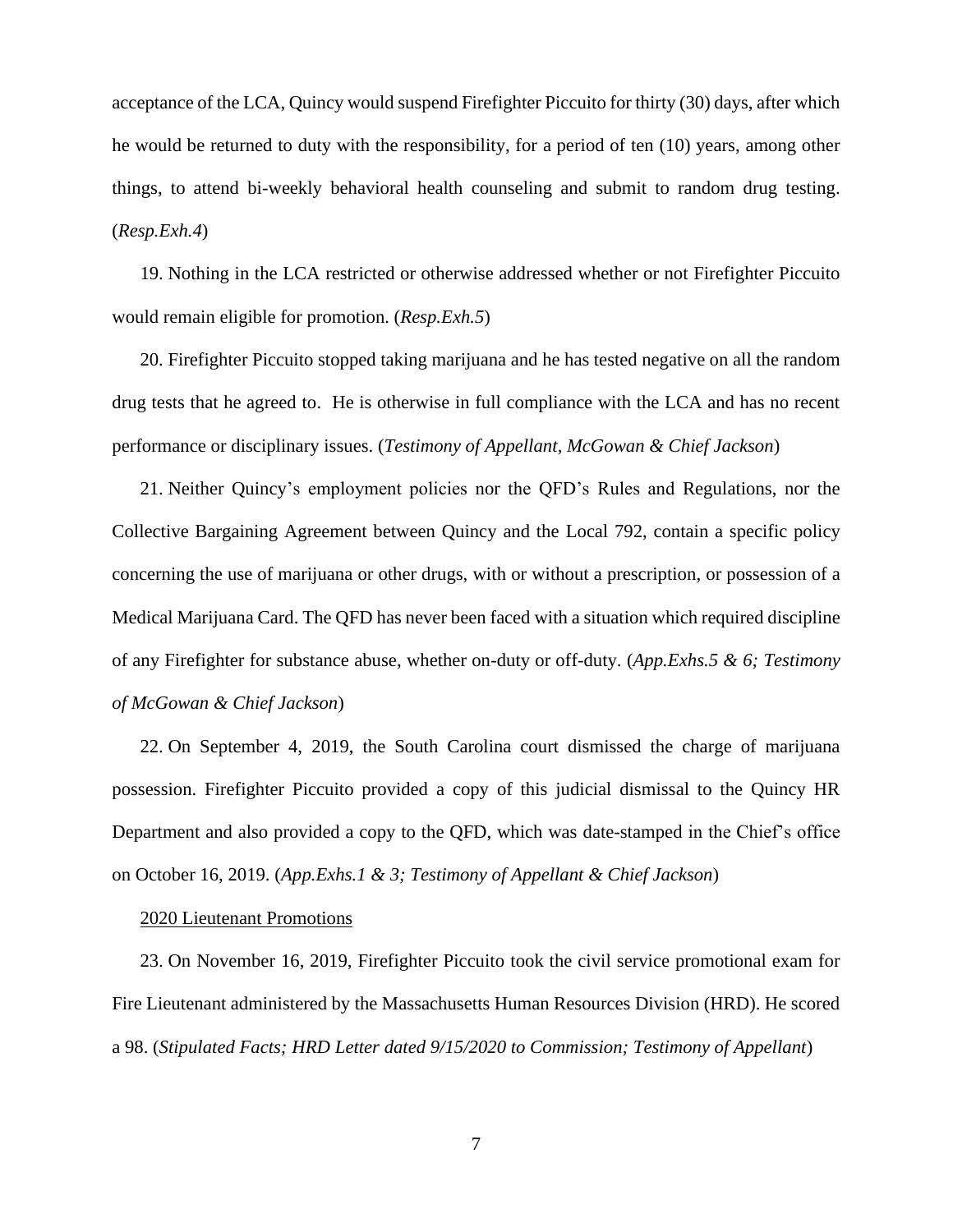24. The position of Fire Lieutenant entails a supervisory role over other firefighters and an increased level of responsibility at a fire scene. (*App.Exhs.5 & 6; Testimony of Chief Jackson*)

25. On March 4, 2020, HRD established an eligible list of QFD Firefighters who had taken and passed the civil service examination for Fire Lieutenant. Firefighter Piccuito's name appeared first on the eligible list. (*Resp.Exh.1*)

26. On or about July 24, 2020, Quincy prepared a Certification (FL07240020) from the March 4, 2020 eligible list to fill five (5) vacancies in the position of QFD Fire Lieutenant due to retirements. Firefighter Piccuito was the highest ranked candidate of the eleven (11) Firefighters considered for appointment. (*Resp.Exh.2; Testimony of Chief Jackson*)

27. No candidate interviews were conducted. Pursuant to a conversation with the Mayor's Office (probably the Mayor's Chief of Staff), Chief Jackson was informed that the Mayor would not appoint a candidate with an LCA. Accordingly, the selection was based exclusively on the candidate's rank order on the Certification—i.e., the five highest ranked firefighters (ranked # 2 through #6 on the Certification) who did not have an active LCA in their personnel file. (*Testimony of McGowan & Chief Jackson*)

28. Effective August 12, 2020, Quincy Mayor Koch, the Appointing Authority, promoted those five candidates to Fire Lieutenant. (*Resp.Exh.4*)

29. By letter dated August 11, 2020, drafted by the Quincy HR Director, she informed Firefighter Piccuito that he had been bypassed. (*Resp.Exh.5; Testimony of McGowan*)

30. The HR Director prepared the bypass letter based on her review of candidates' personnel records and information that she obtained from the QFD and a conference with the Mayor's Chief of Staff. (*Testimony of McGowan*)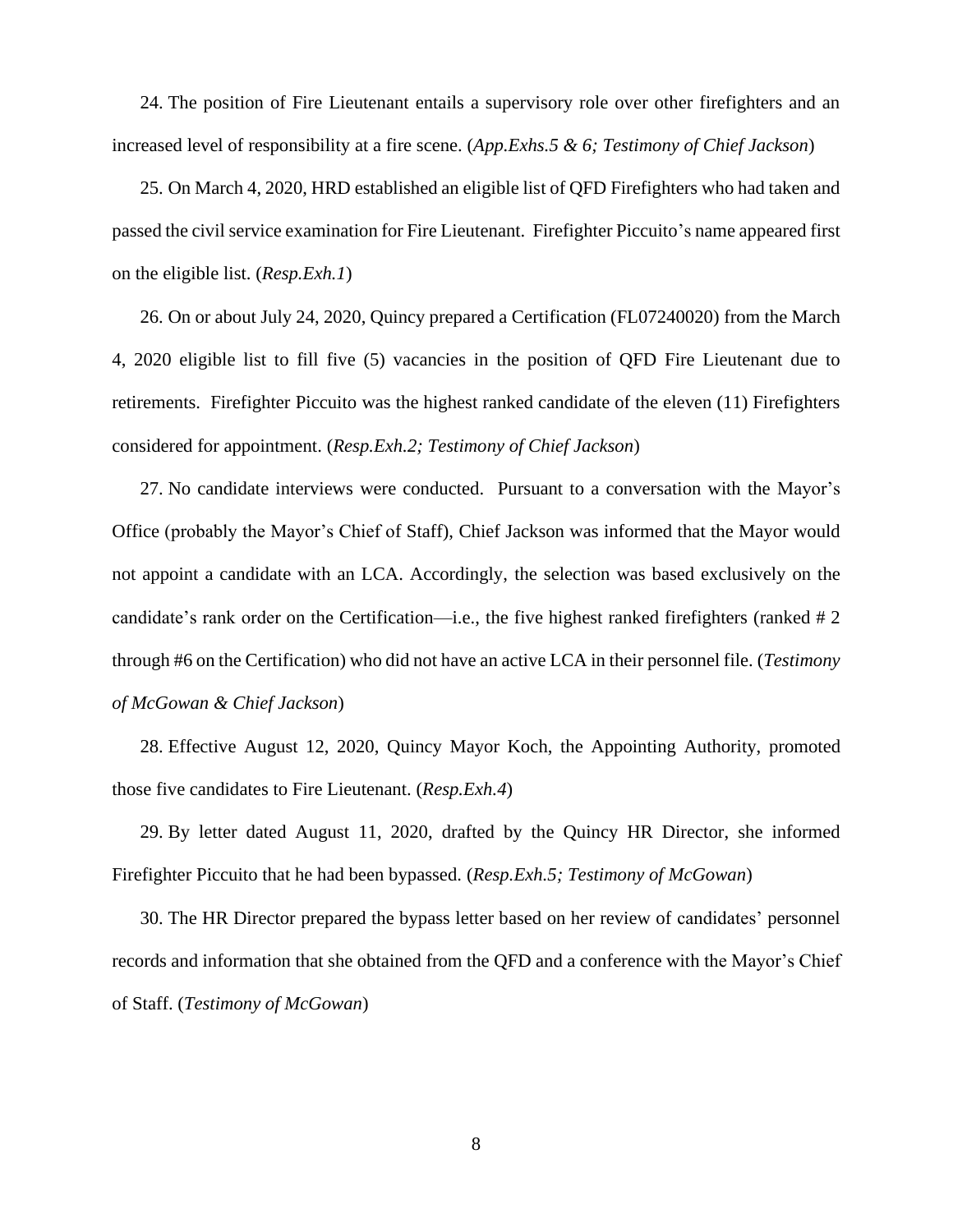31. The HR Director's letter stated that Firefighter Piccuito's bypass was based on the "egregious and recent" underlying incident that resulted in his suspension under the LCA. The

letter stated:

Under federal law<sup>6</sup> . . . marijuana is a controlled substance and its use is illegal, regardless of the law in Massachusetts. . . . You claimed to have a medical prescription for marijuana to relieve PTSD symptoms. However, no official from the City or the [QFD] knew of your medical prescription until after learning of the incident in South Carolina. . . . [T]he use of this controlled substance is inconsistent with the utmost duty that Firefighters owe to the public, in addition to the criminal nature of your conduct.

While you had no prior disciplinary record . . . the underlying incident is egregious and recent enough to justify reasonably bypassing your application and appointing lower ranked applicants, none of whom had any discipline as severe as a suspension, let alone a Last Chance Agreement.<sup>7</sup>

Given the above, . . . circumstances exist that call into question whether you are ready to assume a leadership role within the Quincy Fire Department.

(*Resp.Exh.5; RespPHExh.6; Testimony of McGowan & Chief Jackson*)

32. As the bypass letter acknowledged, the Quincy HR Director and Chief Jackson knew that

the marijuana charge had been reduced to a simple possession charge by the time of the bypass,

but mistakenly held to the belief that Firefighter Piccuito had admitted guilt to a criminal drug

offense, despite the evidence that the drug charge was dismissed outright and placed in Firefighter

Piccuito's personnel file in October 2019, a year prior to the bypass. It was not until they testified

at the Commission hearing that they each acknowledged that all drug charges were dismissed and

 $<sup>6</sup>$  At my request for citation to the federal law involved, Quincy provided an excerpt from 21 CFR 1308.11-Schedule</sup> I (*RespPHExh.6*), which defines "Hallucinogenic substances" to include marijuana as an illegal drug under the Controlled Substance Act of 1970, 21 U.S.C. § 811 et seq. It is not clear to what extent, if at all, federal authorities currently prosecute medical marijuana users, as opposed to growers and traffickers, so long as users adhere to state law and do not sell marijuana across state lines. See, e.g., [https://www.legalmatch.com/law-library/article/federal](https://urldefense.com/v3/__https:/www.legalmatch.com/law-library/article/federal-marijuana-laws.html__;!!CUhgQOZqV7M!yuxgcaiTowXsaVXCc3eCB1ynQFCNXhsMXdp15LTKZprKbrXrKR8VVDnSKaNgZxwwqtQ$)[marijuana-laws.html;](https://urldefense.com/v3/__https:/www.legalmatch.com/law-library/article/federal-marijuana-laws.html__;!!CUhgQOZqV7M!yuxgcaiTowXsaVXCc3eCB1ynQFCNXhsMXdp15LTKZprKbrXrKR8VVDnSKaNgZxwwqtQ$) [https://www.criminaldefenselawyer.com/resources/criminal-defense/federal-crime/medical](https://www.criminaldefenselawyer.com/resources/criminal-defense/federal-crime/medical-marijuana-federal-laws.htm)[marijuana-federal-laws.htm;](https://www.criminaldefenselawyer.com/resources/criminal-defense/federal-crime/medical-marijuana-federal-laws.htm) [https://www.medicalmarijuana.com/law/federal-marijuana-laws/.](https://urldefense.com/v3/__https:/www.medicalmarijuana.com/law/federal-marijuana-laws/__;!!CUhgQOZqV7M!0wkNcmI8sl0kf38CI2krxzRFCMT0JO3g_-cEhLGINLwpupDvIIizKTbFCto6m6YwpAs$) See generally, Barbuto v. Advantage Sales & Marketing LLC, 477 Mass. 456 (2017).

<sup>7</sup> Two selected candidates had been involved in accidents with a Fire Engine. One has five sick note violations. Two candidates had no disciplinary issues. (*Resp.Exh.5*)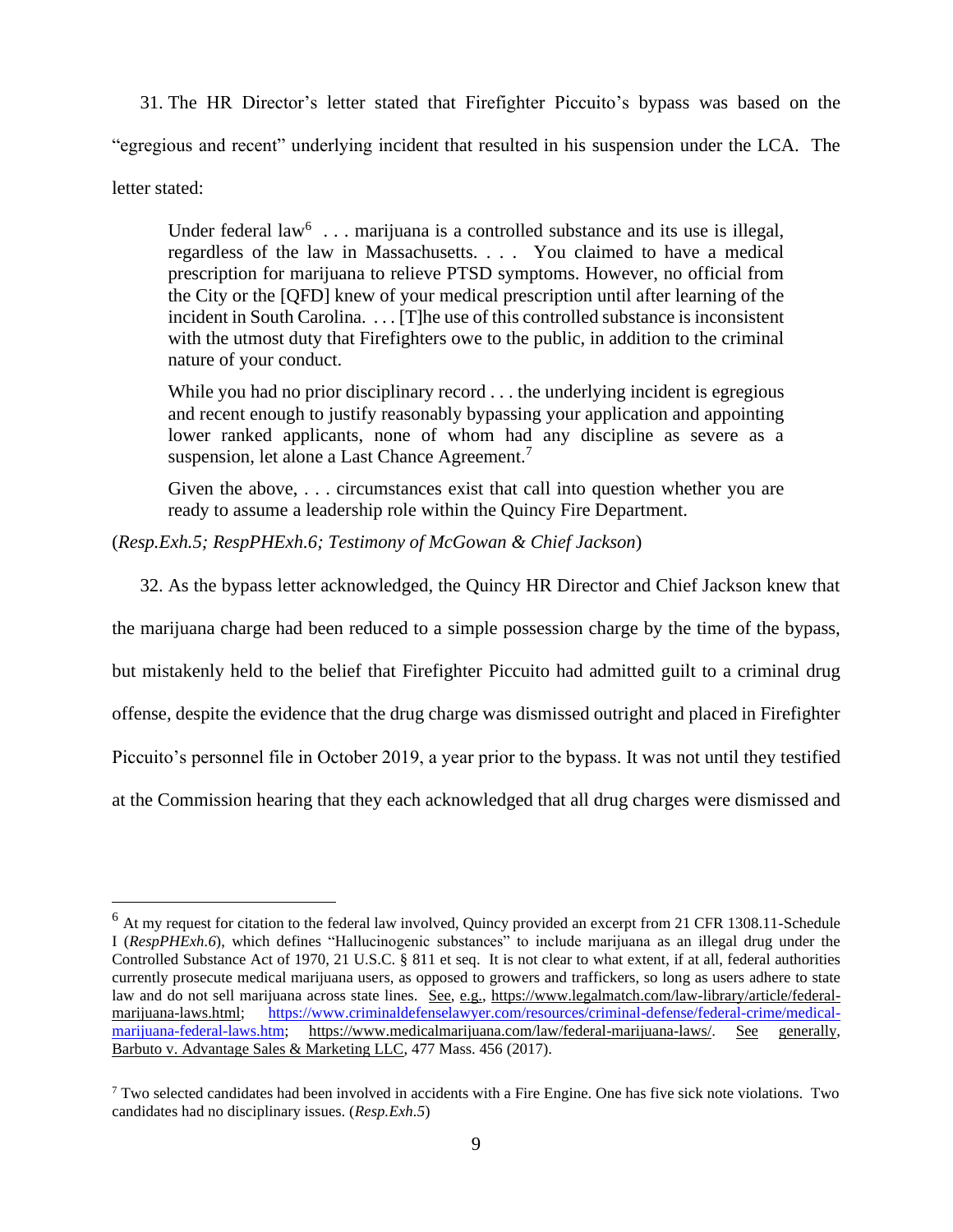realized that Firefighter Piccuito, in fact, had never been convicted of a criminal offense. (*App.Exh.3; Testimony of McGowan & Chief Jackson*)

#### Failure to Produce Medical Marijuana Card in Effect on January 16, 2018

33. After reviewing the Appellant's Post-Hearing submission of the Medical Marijuana Card (App.PHExh.7), I noted that it was an annually renewable license with an expiration date of January 29, 2019. Based on the above, I inferred that the Medical Marijuana Card produced by the Appellant was issued *after* Firefighter Piccuito's arrest on January 16, 2018. (*App.Exh.1; AppPHExh.7; Testimony of Appellant*)

34. I made multiple informal requests to the Appellant through his counsel for clarification of the Appellant's history of holding a Medical Marijuana Card and, in particular, the status of his registration with the Medical Use of Marijuana Program as of January 16, 2018 (the day of his arrest), as well as the Appellant's related testimony on that subject. After receiving no response, I issued a Procedural Order dated September 27, 2021, directing that the Appellant provide to the Commission, on or before October 4, 2021, such clarifying evidence or sufficient documentation showing that he had filed a duly executed form with the appropriate state agency for the release of that clarifying information. As of the date of this decision, the Commission has not received such clarifying information or documentation that the necessary forms have been filed authorizing the release of that information.

35. As a result of the Appellant's failure to produce evidence as specifically required by the Procedural Order verifying that he had been issued a valid medical marijuana card at the time of his arrest, and based on his failure to notify the Commission that he has taken steps to obtain such verification, I draw an adverse inference against the Appellant. Accordingly, based on that adverse inference, and taking account of the Appellant's ambiguous testimony, the production of a single Medical Marijuana Card, and the favorable disposition of his criminal case, I conclude that it is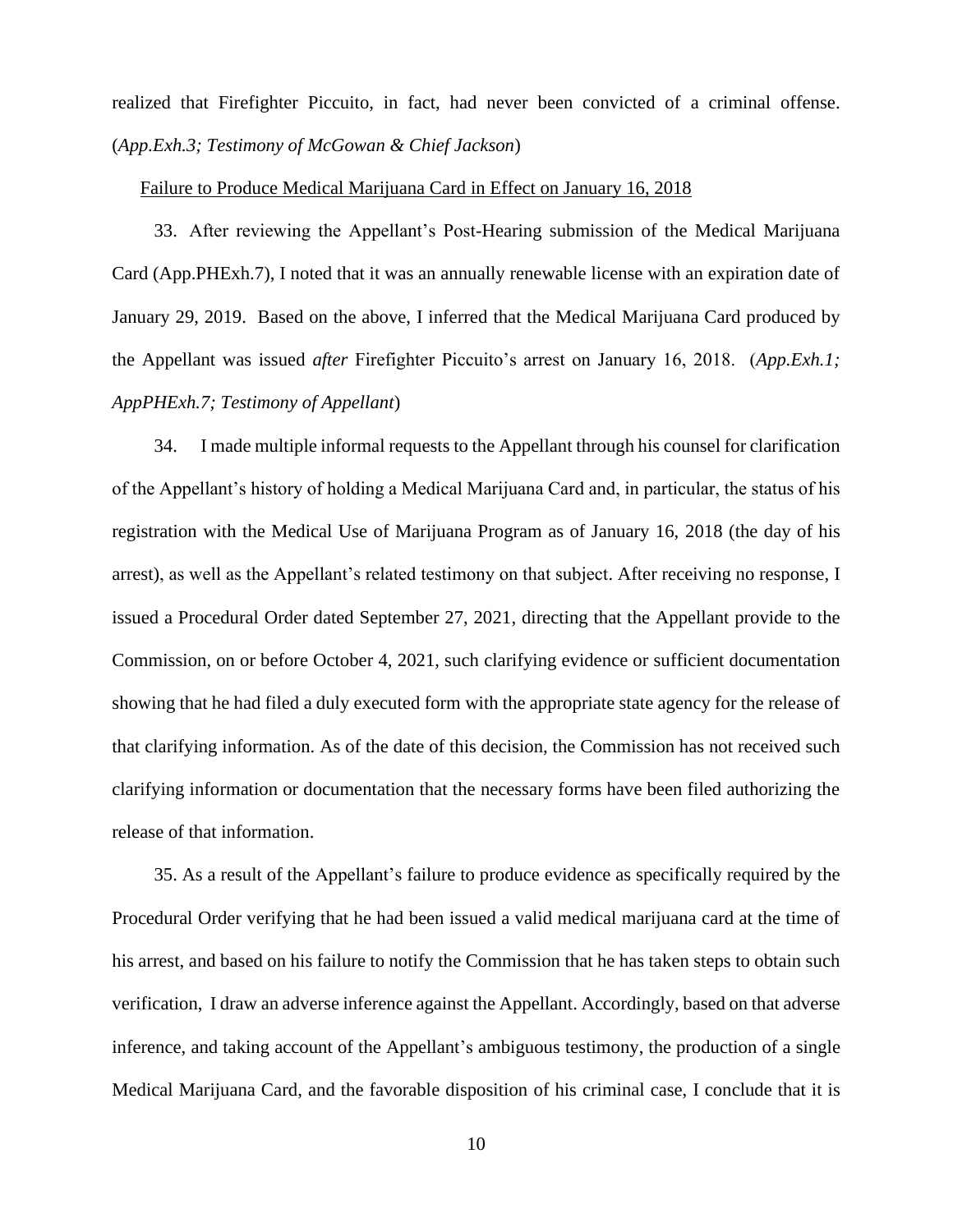more likely than not likely that the Appellant did not hold a valid Medical Marijuana Card at the time of his arrest. I also infer that it is more likely than not that the Appellant began using marijuana prior to his registration with the Medical Use of Marijuana Program and used marijuana prior to January 16, 2018 without being lawfully registered.

# **APPLICABLE CIVIL SERVICE LAW**

The core mission of Massachusetts civil service law is to enforce "basic merit principles" for "recruiting, selecting and advancing of employees on the basis of their relative ability, knowledge and skills" and "assuring that all employees are protected against coercion for political purposes, and are protected from arbitrary and capricious actions." G.L. c. 31, § 1. See, e.g., [Massachusetts](http://web2.westlaw.com/find/default.wl?mt=Massachusetts&db=578&rs=WLW15.04&tc=-1&rp=%2ffind%2fdefault.wl&findtype=Y&ordoc=2029136022&serialnum=2001441097&vr=2.0&fn=_top&sv=Split&tf=-1&pbc=70F732C1&utid=1)  [Ass'n of Minority Law Enforcement Officers v. Abban,](http://web2.westlaw.com/find/default.wl?mt=Massachusetts&db=578&rs=WLW15.04&tc=-1&rp=%2ffind%2fdefault.wl&findtype=Y&ordoc=2029136022&serialnum=2001441097&vr=2.0&fn=_top&sv=Split&tf=-1&pbc=70F732C1&utid=1) 434 Mass. 256, 259 (2001); MacHenry v. Civil Serv. Comm'n, 40 Mass. App. Ct. 632, 635 (1995), rev. den., 423 Mass. 1106 (1996).

Original and promotional appointments of civil service employees are made from a list of candidates, called a "certification", whose names are drawn in the order in which they appear on the applicable civil service "eligible list", using what is called the  $2n+1$  formula. G.L. c. 31, §§ 6 through 11, 16 through 27; Personnel Administration Rules, PAR.09. An appointing authority must provide specific, written reasons—positive or negative, or both—consistent with basic merit principles—for bypassing a higher ranked candidate in favor of a lower ranked one. G.L. c. 31, § 27; PAR.08(4).

A person may appeal a bypass decision under G.L. c. 31, § 2(b) for de novo review by the Commission. The Commission's role is to determine whether the appointing authority has shown, by a preponderance of the evidence, "reasonable justification" for the bypass after an "impartial and reasonably thorough review" of the relevant background and qualifications bearing on the candidate's present fitness to perform the duties of the position. Boston Police Dep't v. Civil Service Comm'n, 483 Mass. 461, 474-78 (2019); Police Dep't of Boston v. Kavaleski, 463 Mass.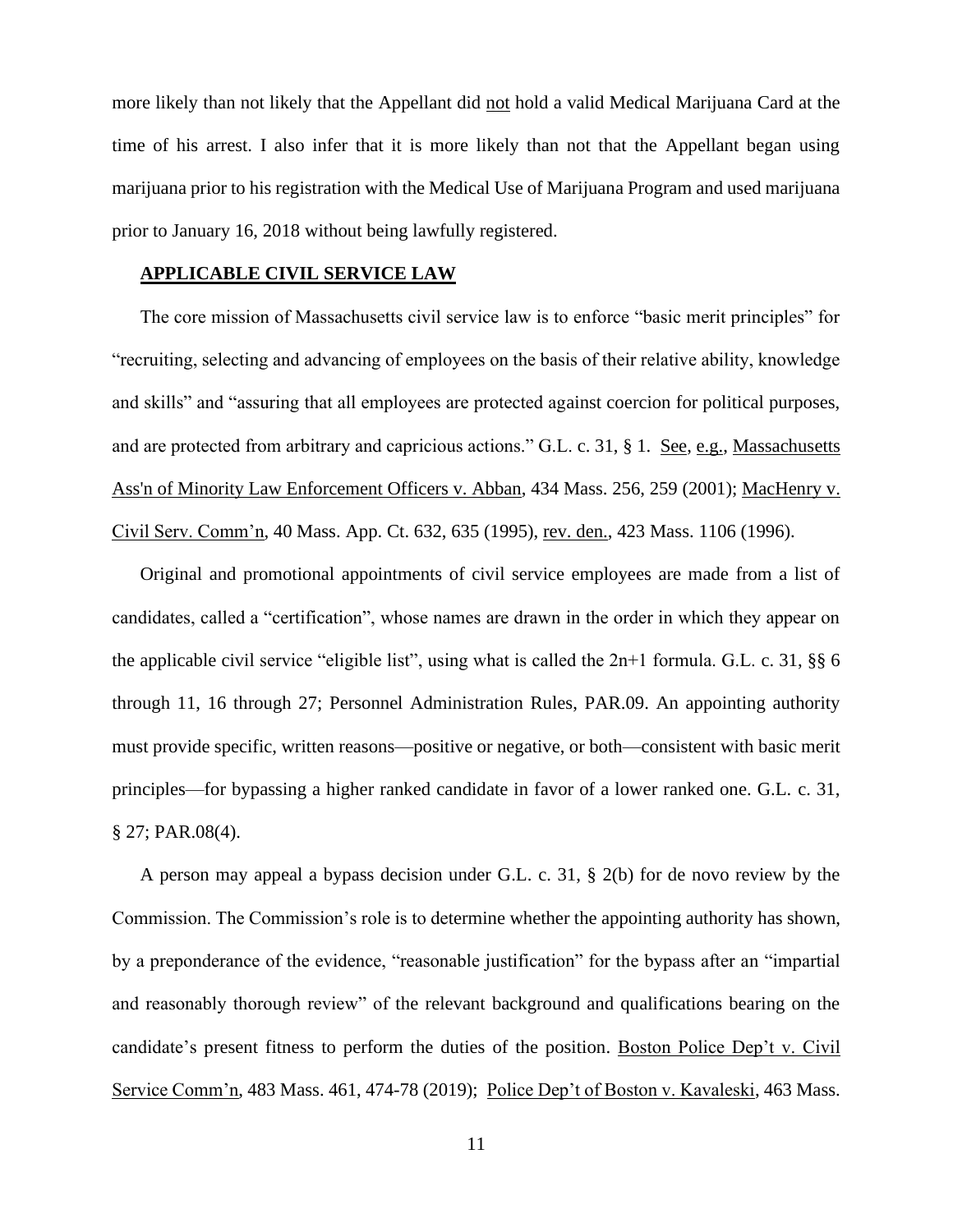680, 688-89 (2012); [Beverly v. Civil Service Comm'n, 78 Mass.](http://web2.westlaw.com/find/default.wl?mt=Massachusetts&db=578&rs=WLW15.04&tc=-1&rp=%2ffind%2fdefault.wl&findtype=Y&ordoc=2029136022&serialnum=2023501172&vr=2.0&fn=_top&sv=Split&tf=-1&pbc=70F732C1&utid=1) App. Ct. 182, 187 (2010); Leominster v. Stratton, 58 Mass. App. Ct. 726, 727-28 (2003).

"Reasonable justification . . . means 'done upon adequate reasons sufficiently supported by credible evidence, when weighed by an unprejudiced mind, guided by common sense and by correct rules of law." Brackett v. Civil Service Comm'n, 447 Mass. 233, 243 (2006); Commissioners of Civil Service v. Municipal Ct., 359 Mass. 211, 214 (1971), and cases cited. See also Mayor of Revere v. Civil Service Comm'n, 31 Mass. App. Ct. 315, 321 (1991) (bypass reasons "more probably than not sound and sufficient" and upon "failure of proof by the [appointing authority], the commission has the power to reverse the [bypass] decision.")

The governing statute, G.L. c. 31, § 2(b), gives the Commission "broad scope to evaluate the legal basis of the appointing authority's action" and it is not necessary that the Commission find that the appointing authority acted "arbitrarily and capriciously." City of Cambridge v. Civil Service Comm'n, 43 Mass. App. Ct. 300, 303-305, rev. den., 428 Mass. 1102 (1997). The commission ". . . cannot substitute its judgment about a *valid* exercise of *discretion based on merit or policy considerations* by an appointing authority" but, when there are *"overtones of political control or objectives unrelated to merit standards or neutrally applied public policy*, then the occasion is appropriate for intervention by the commission." Id. (*emphasis added*). See also Town of Brookline v. Alston, 487 Mass. 278 (2021) (analyzing broad scope of the Commission's jurisdiction to enforce basic merit principles under civil service law).

### **ANALYSIS**

Quincy has established by a preponderance of the evidence that Firefighter Piccuito engaged in conduct that can reasonably be construed to raise a question about his suitability to assume the responsibilities of a QFD Fire Lieutenant. Legally-authorized possession and use of a small quantity of marijuana for personal use to alleviate symptoms of PTSD and other serious medical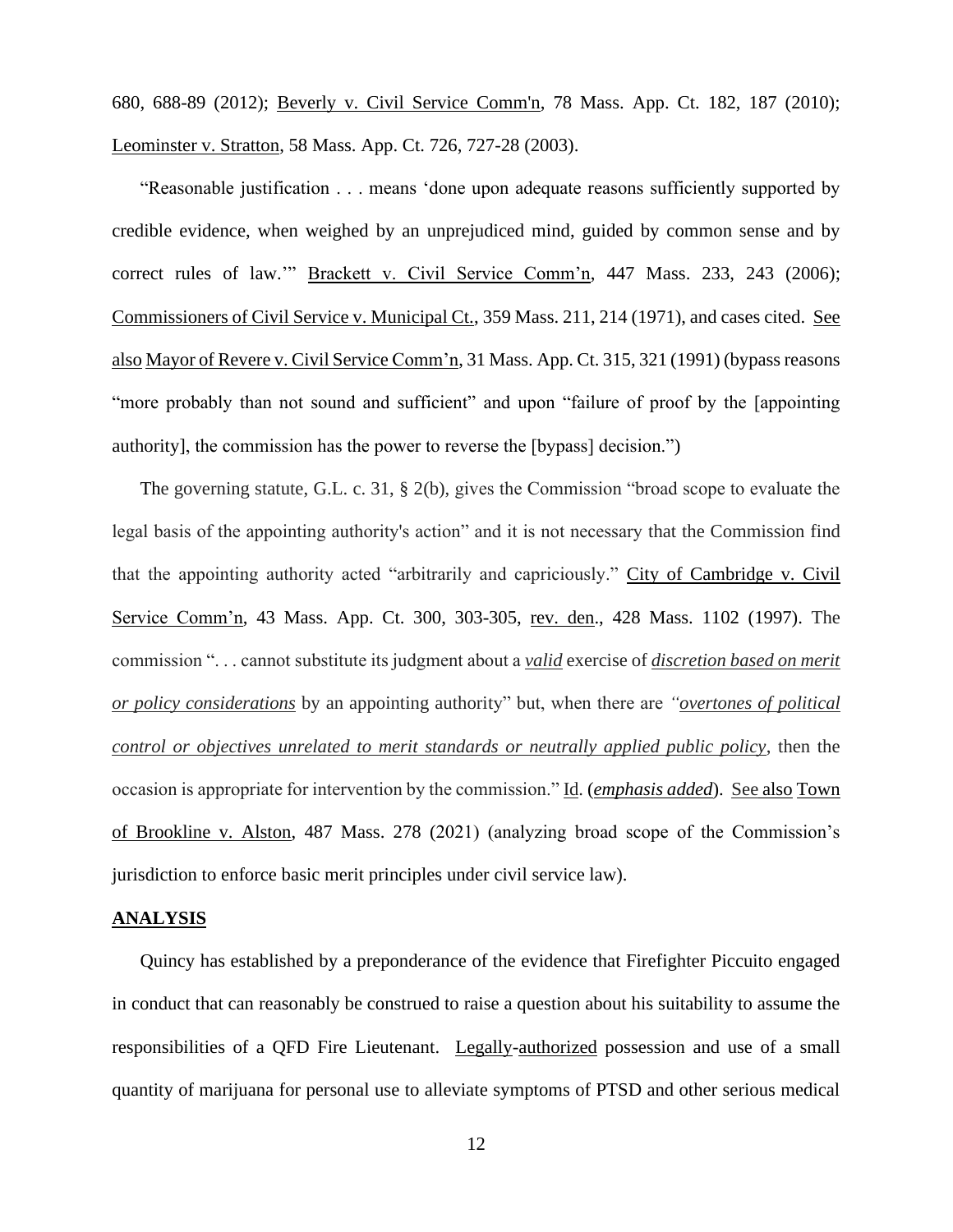issues generated as a result of his injuries while serving in the Marine Corps would appear to be legitimate off-duty conduct so long as Piccuito never reported for work under the influence. See Barbuto v. Advantage Sales & Marketing LLC, 477 Mass. 456, 464 (2017) ("Under Massachusetts law, as a result of the act, the use and possession of medically prescribed marijuana by a qualifying patient is as lawful as the use and possession of any other prescribed medication.")

Here, however, the fact that Firefighter Piccuito at no time after his arrest provided evidence that his use of marijuana waslegally authorized, together with the adverse inference to the contrary that I have drawn from his failure to produce such evidence pursuant to the Commission's Procedural Order, supports the conclusion that his unauthorized use of a controlled substance provided reasonable justification to bypass him for promotion.

# The Last Chance Agreement

A "Last Chance Agreement" (LCA) is a recognized form of progressive discipline. As it stems from a voluntary contractual agreement between the appointing authority and an employee and his collective bargaining agent, the Commission ordinarily has no oversight role concerning the validity of an LCA. Thus, here, any question about the validity of the LCA entered into between Quincy, Firefighter Piccuito, and his Union (which is not a party to this appeal), lies outside the purview of the Commission. Action to invalidate, modify or rescind the LCA would lie in another forum in which all signatories to the LCA are parties.

Whether an LCA may be used as a stand-alone reason to bypass a candidate for promotion is a separate matter which may, in some circumstances, fall within the purview of the Commission's jurisdiction. As the underlying misconduct which gave rise to the LCA—i.e., unauthorized use of a controlled substance, standing alone—provides reasonable justification for this bypass, the Commission need not further address the Appellant's arguments regarding the validity of the LCA.